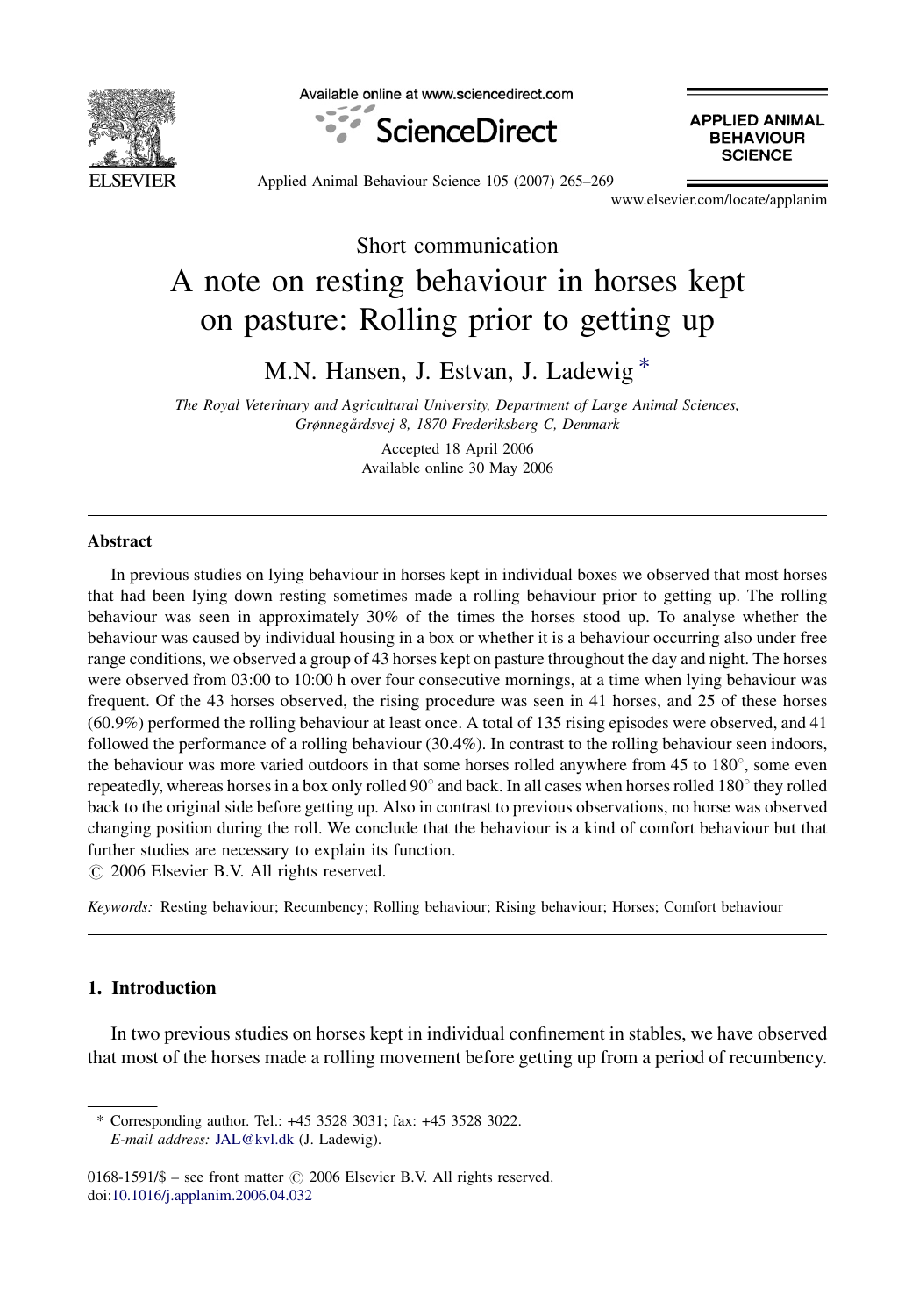None of the observed horses showed the rolling behaviour every time they got up. The behaviour was observed in approximately 30% of the times. In both studies we sometimes noticed that the horse changed position in the box while it was lying on its back. We therefore suggested that the behaviour enabled the horse to move away from the box wall or corner to get more space to get up [\(Pedersen et al., 2004\)](#page-4-0). In the other study the behaviour was performed somewhat more frequently when horses were kept in a small box than in a large box, indicating the same function of the behaviour [\(Raabymagle and Ladewig, 2006](#page-4-0)). In both studies, however, the change in position was only seen occasionally, suggesting that the rolling behaviour also serves other functions.

Except for a brief note on horses rolling before getting up in [Waring \(2003, p. 153\)](#page-4-0), this type of rolling behaviour to our knowledge has not been described in other studies. A logical next step, therefore, was to establish whether the behaviour is only performed during confinement or whether it is also shown by horses kept under free range conditions.

A change from standing to lying and vice versa in horses is an act that requires a certain amount of space. Firstly, the horse will often examine the ground before lying down by walking around or turning around. To lie down the horse flexes the front legs, pulls in the hind legs under the body and lowers its chest. When the chest is on the ground it is followed by the abdomen and the hind legs. The act of getting up proceeds approximately the other way around. From sternal recumbency the horse starts by stretching out the front legs in front of the chest, lifts the chest from the ground and then pulls the front legs in under the body while lifting up the chest. When the chest and abdomen are off the ground, the hind legs are stretched to raise the hind end. To shift weight from the back part to the front, the horse will stretch its head and neck out, a movement that requires extra space in front of the horse ([Christensen, 2002\)](#page-4-0).

Horses are polyphasic sleepers meaning that relatively short periods of sleep are followed by periods of activity (e.g. grazing). The duration of recumbency in horses varies from 11 to 20% per 24 h and lateral recumbency constitutes approximately 20% of the total recumbency time [\(Ruckebusch, 1972; Dallaire and Ruckebusch, 1974\)](#page-4-0). [Pedersen et al. \(2004\)](#page-4-0) found that horses stabled on wood shavings spend 6.6  $\pm$  4.0 min in lateral recumbency and horses stabled on straw as much as  $20.4 \pm 8.4$  min ([Pedersen et al., 2004](#page-4-0)).

#### 2. Materials and methods

The study was done at Søborggaard Horse Centre in the northern part of Sealand (Denmark) in June 2005. To collect as much data as possible, observations were made by two observers working together. The observers were sitting next to a car at a distance of approximately 50 m from the horses, at a location where people often were walking and driving by. The presence of the observers did not appear to influence the behaviour of the horses.

## 2.1. Animals

We observed 43 horses and ponies of different breeds and different ages in the study. The horses were partly riding school horses and partly privately owned horses. Approximately two-thirds of them were mares and one-third were geldings. All horses were marked for individual recognition with different coloured tape attached to their mane. The marking was done just before the observation period.

### 2.2. Pasture

The horses were kept on a pasture for 24 h a day only interrupted by riding sessions lasting 1–2 h in the early afternoon. The horses had been kept on the pasture for several months and were therefore familiar with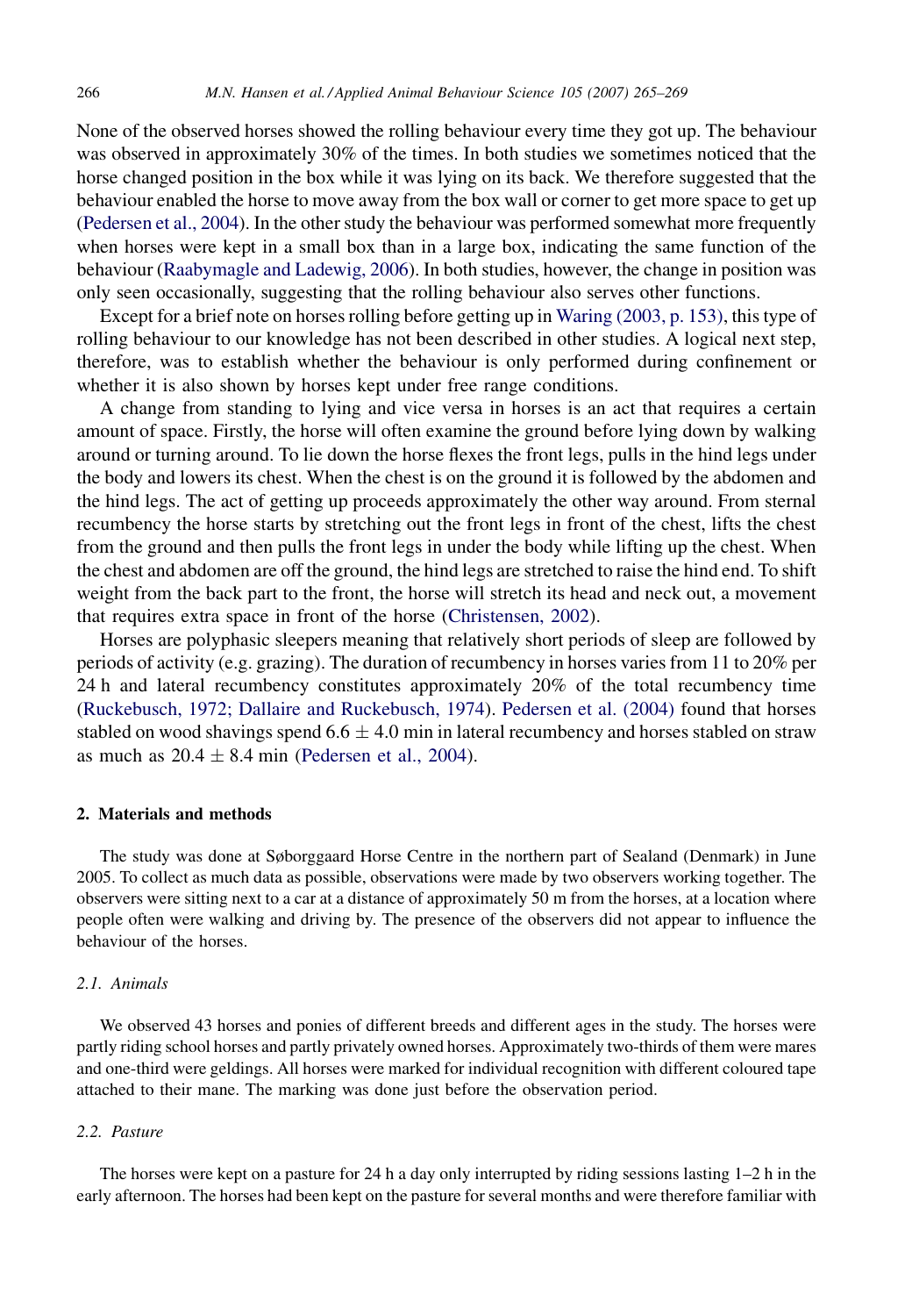the environment. The pasture was approximately 13 acres and the ground consisted of areas with different properties. One area was swampy and covered with tall grass, another was covered with short dense grass, and a third area consisted mostly of bare ground. A fourth area was next to a jumping court and was covered with cut grass. In this area water was available. The horses preferred to lie on the cut grass or on the bare ground.

#### 2.3. Observations

The observations were made from 03:00 to 10:00 h over a period of four consecutive days. The time the horses lied down and the time they got up was registered. For every rising event we noted if the rolling behaviour was performed and how it was performed.

# 3. Results and discussion

In total the rising procedure was seen in 41 of the 43 horses. Twenty-five of these horses (60.9%) performed the rolling behaviour at least once before getting up. A total of 135 rising episodes were observed during the 4-day period. Of these, the rolling behaviour was observed in 41 instances (30.4%). In 23 horses the rolling behaviour was observed three or more times (Fig. 1). One horse was observed to get up seven times without performing the behaviour.

There was no evidence that the period of time the horses spent recumbent had any effect on the occurrence of the rolling behaviour. For instance, one horse was observed rolling before getting up after having been recumbent for only 12 min. Another horse did not roll before getting up after 1 h and 28 min recumbency.

In no case was a horse observed rubbing its back as can be seen when the roll serves a grooming purpose. It is thus reasonably clear that the rolling behaviour after a period of recumbency does not serve a purpose of skin or fur care.

# 3.1. Rolling behaviour in the pasture

The rolling behaviour in the pasture differed in several ways from the rolling behaviour observed under confinement [\(Pedersen et al., 2004; Raabymagle and Ladewig, 2006\)](#page-4-0). Most horses went from sternal recumbency to the rolling behaviour, as under confinement, but the roll could be more or less pronounced ([Fig. 2,](#page-3-0) [Table 1](#page-3-0)). Some horses rolled once to their back with all four legs up in the air  $(90^{\circ})$ , others made this movement several times. Other horses rolled all the



"Getting up" behaviour for individual horses

Fig. 1. Rolling behaviour in horses that were observed getting up three or more times.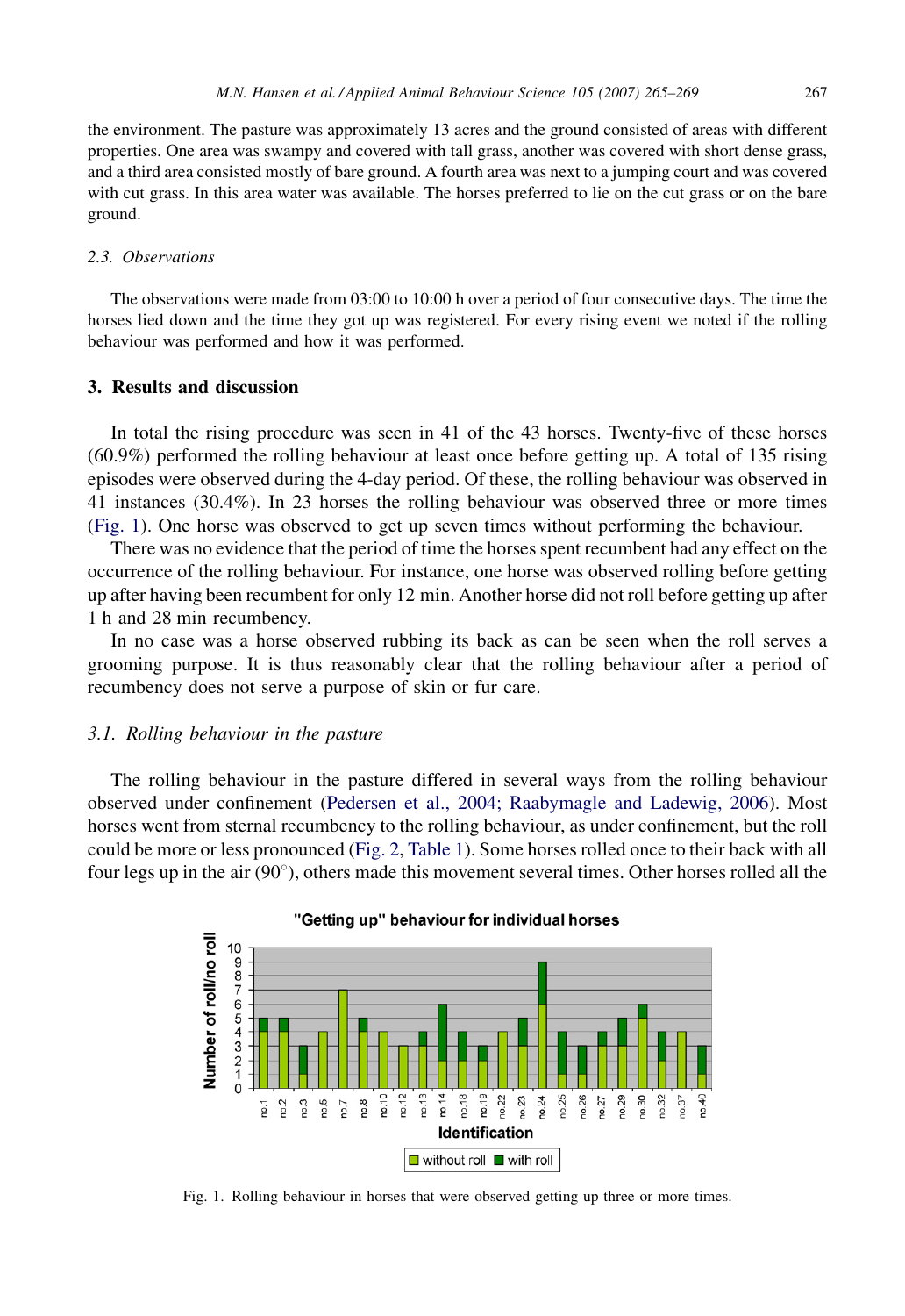<span id="page-3-0"></span>

Fig. 2. Possible movements during rolling behaviour in the pasture.

way over to the other side  $(180^{\circ})$  once or several times but always rolled back to the original side again before rising. Some horses only rolled approximately  $45^\circ$ . A few horses went from sternal recumbency to a lateral position before rising with no rolling movement  $(0^{\circ})$  (Table 1).

In no case was a horse observed changing position while it was rolling, as had been observed in the stable. Obviously, the function of the roll on pasture is not to move away from a wall to get more space for the rising procedure. Furthermore, in no case did we see a horse lying on one side roll 180° and get up from the other side. If a horse rolled over to the other side, one or more times, it always rolled back again to the original side. Along with the fact that they never moved during the roll, we believe that rolling in the pasture has nothing to do with too little space.

In several cases it happened that a lying horse was disturbed by another horse or something else. In these cases the disturbed horse would get up without performing the rolling behaviour. The disturbance seemed to inhibit the rolling behaviour.

# 3.2. Comfort behaviour

It appears that the rolling behaviour is some kind of comfort behaviour. Stretching is a sign of well-being and possibly rolling is a variant of stretching. Rolling could be a way for the horses to decrease stiffness and thereby gain well-being and satisfaction because, like stretching, it is performed after sleeping and resting. Stretching is assumed to be a feedback from stiffness and the phenomenon is seen in response to a period of asymmetry in position just like when the horses have been resting in sternal recumbency [\(Fraser, 1989\)](#page-4-0).

Since rolling behaviour prior to getting up apparently has only been observed in horses that at some point in their life have been kept in individual confinement it is possible that the behaviour has been learned under stable conditions. To elucidate this possibility, observations on horses that

Table 1 The degree and frequency of rolling behaviour observed

| Degrees rolled | Times rolled      | Frequency of rising episodes |
|----------------|-------------------|------------------------------|
| $0 - 45$       | One time          |                              |
| $45 - 90$      | One time          | 14                           |
|                | Two or more times |                              |
| $90 - 180$     | One time          |                              |
|                | Two or more times | 6                            |